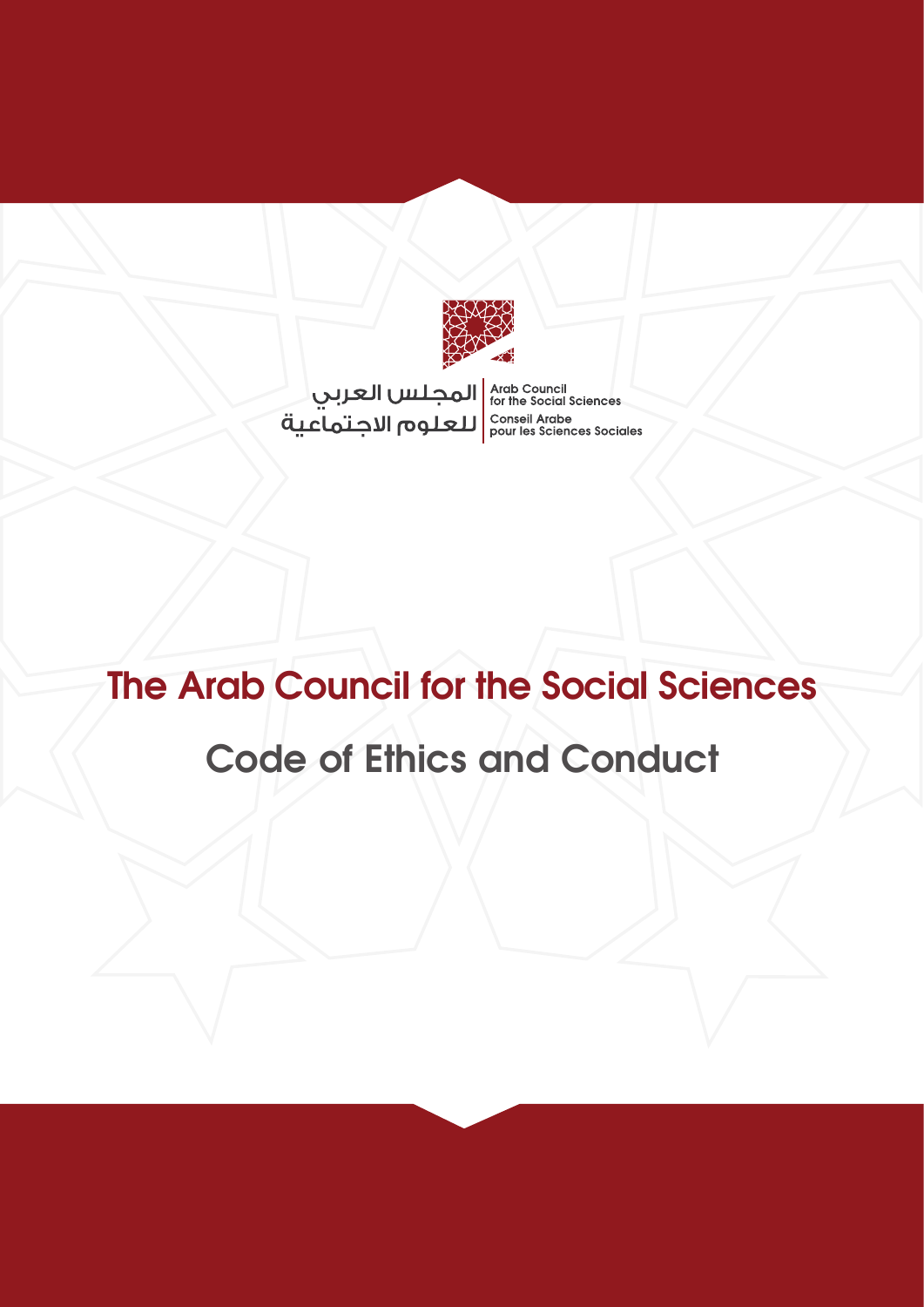## **The Arab Council for the Social Sciences**

### **Code of Ethics and Conduct**

It is the policy of the Arab Council for the Social Sciences to conduct all its work and procedures in a manner that maintains the highest standards of honesty, transparency, integrity and ethics. The aim of this Code of Ethics and Conduct is to set the standards and guide the work of all those engaged with the ACSS, including members, grantees, committee members and attendees of ACSS activities.

Two important aspects are not covered by this Code. First, ACSS has a policy and procedure document that applies to Staff and to the Board of Trustees entitled "Anti-Corruption and Work Ethics." Second, Research Ethics are covered by the ACSS document entitled "Ethical Guidelines for Social Science Research" and apply to all those conducting research through the ACSS or with ACSS funding.

All those engaged with the ACSS, especially Members, Grantees and Committee members have an obligation to be familiar with this Code and the other documents mentioned above, as well as with the Charter and By-Laws of the ACSS. They are committed to ensure that their professional and personal conduct is demonstrably consistent with ACSS's values and standards.

#### **Members**

- Applicants for associate or active membership must provide accurate and complete information on their professional qualifications and experiences as well as personal details. In case of fraud, the application for membership will be rejected by the BoT sub-committee for membership. If fraud is discovered after the person has been accepted for membership, the person's membership will be terminated and they will be informed in writing.
- ACSS membership fees are determined by the Board of Trustees. All applicants who are approved as members must pay their membership fees upon receiving the approval. All members are sent a renewal reminder before their membership lapses.
- During discussions between members (during the General Assembly or through ACSS communications channels such as the WhatsApp group or members' webpage), members must abstain from discussions that may hurt the integrity and reputation of the ACSS.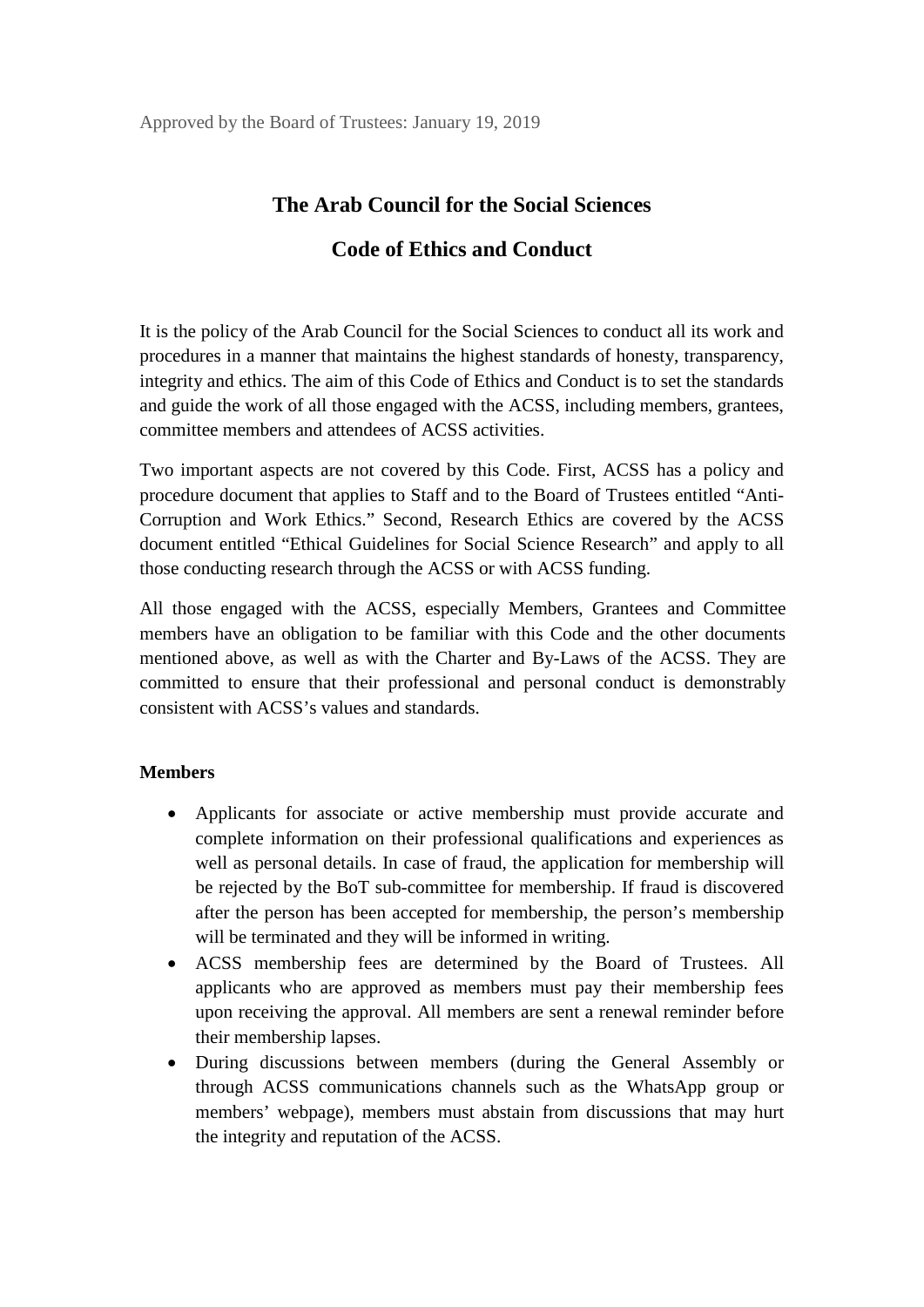- Members must demonstrate appropriate respect for the ACSS administration and staff, the Board of Trustees members, and other ACSS members. They must not engage in behaviour or speech that is abusive or intimidating or discriminatory or that constitutes a lack of respect or harassment, including and especially sexual harassment.
- Members should not publish or disseminate false information about the ACSS.
- Members should be responsible for the use of information, equipment, money and resources to which they have access by reason of their engagement with ACSS.
- Members should not make false or misleading statements about the ACSS, including its Director General and staff, Board of Trustees, or other ACSS members.
- The Board of Trustees may decide to remove a member from membership in the following cases:
	- If member seeks any commercial profit from ACSS activities.
	- If member breaches the present Code of Ethics and Conduct.
	- If member provides wrong personal information or falsified degrees.
	- If member has not paid his/her membership fees within 3 months from the date of maturity and without providing an acceptable excuse.
	- If member loses one of the membership criteria.
- A resolution to remove a member from membership may only be passed if:
	- That member has been given at least 21 days' notice in writing of the date of a meeting of the Board of Trustees at which the resolution will be proposed and the reason why it is being proposed.
	- That member has been allowed to make representations to the meeting as to why their membership should not be terminated.

#### **Grantees**

- Applicants for grants programs of the ACSS must provide accurate and complete information on their professional qualifications and experiences as well as personal details. In case of fraud, the application for the grant will be rejected. If fraud is discovered after the person has been accepted for a grant, the person's grant will be terminated and they will be informed in writing.
- Grantees have a duty to comply with the ethical codes relating to their discipline and field research. They should adhere to the "Guidelines for Ethics in Research" document produced by the ACSS. Any breach of these Guidelines or of the Code of Ethics and Conduct are grounds for the termination of the grant.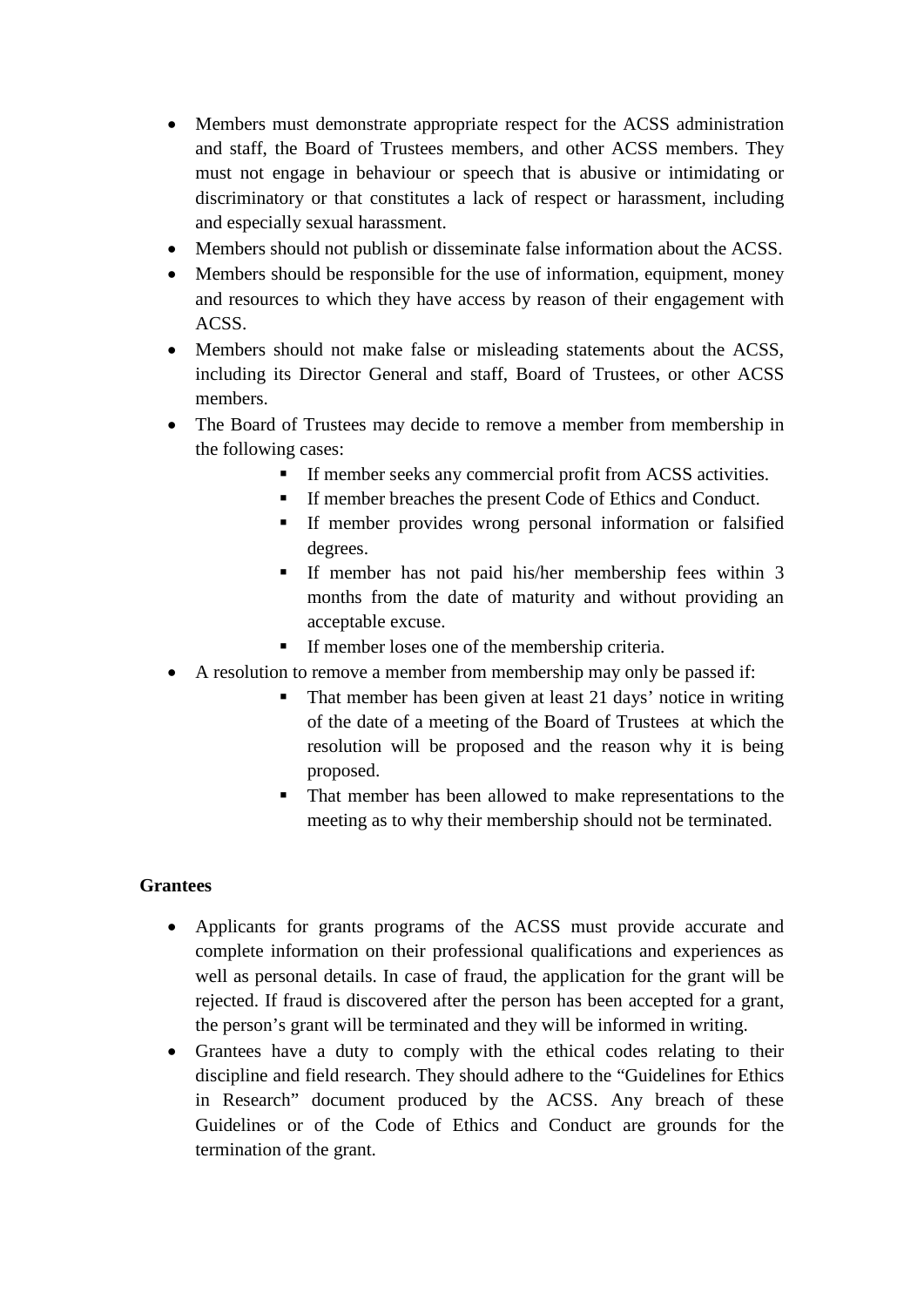- Grantees have an obligation to familiarize themselves with the provisions of their award letters and contracts and follow all guidelines concerning narrative and financial reporting. All information supplied in reports must be truthful. In case of fraud, the ACSS will terminate the grant and seek legal redress if necessary.
- Grantees must acknowledge and indicate in any published research ACSS as the source of financial support for the project that led to this publication.
- ACSS will not sponsor research whose findings would not be used for the public good. It will not sponsor research by private companies or government agencies that do not disseminate the data publically.
- ACSS assumes no responsibility for the findings and conclusions of the researcher and carries no responsibility for publications.

#### **Committee Members**

- Committee members (whether selection, advisory or ad-hoc) must seek to serve the academic objectives of the ACSS and the program with which they are working, as described on the ACSS website and in the description of the program. They should refrain from discussions or decisions that are discriminatory or prejudicial in any way.
- Committee members must respect the confidentiality of the information to which they have access concerning applicants to programs or activities and must refrain from discussing any aspect of their deliberations outside the ACSS.
- Committee members must abide by the "conflict of interest" statement of the ACSS
- Committee members must respect intellectual property rights of applicants and participants of ACSS events.

#### **All Participants in ACSS events and members of ACSS community**

- Participants and members shall not speak in the name of the association, its Board of Trustees or committees without authorization of the Board of Trustees. This includes speaking out or publishing on an issue of public policy or giving a public statement on behalf of ACSS unless they are so authorized by the ACSS BoT.
- Participants and members cannot sign any petitions or statements and put ACSS as his/her affiliation.
- Participants and members cannot apply for grants or conferences or any other activity as a representative of the ACSS.
- Participants and members have the obligation to ensure that confidential information they may receive concerning ACSS, its programs, staff and members is protected.